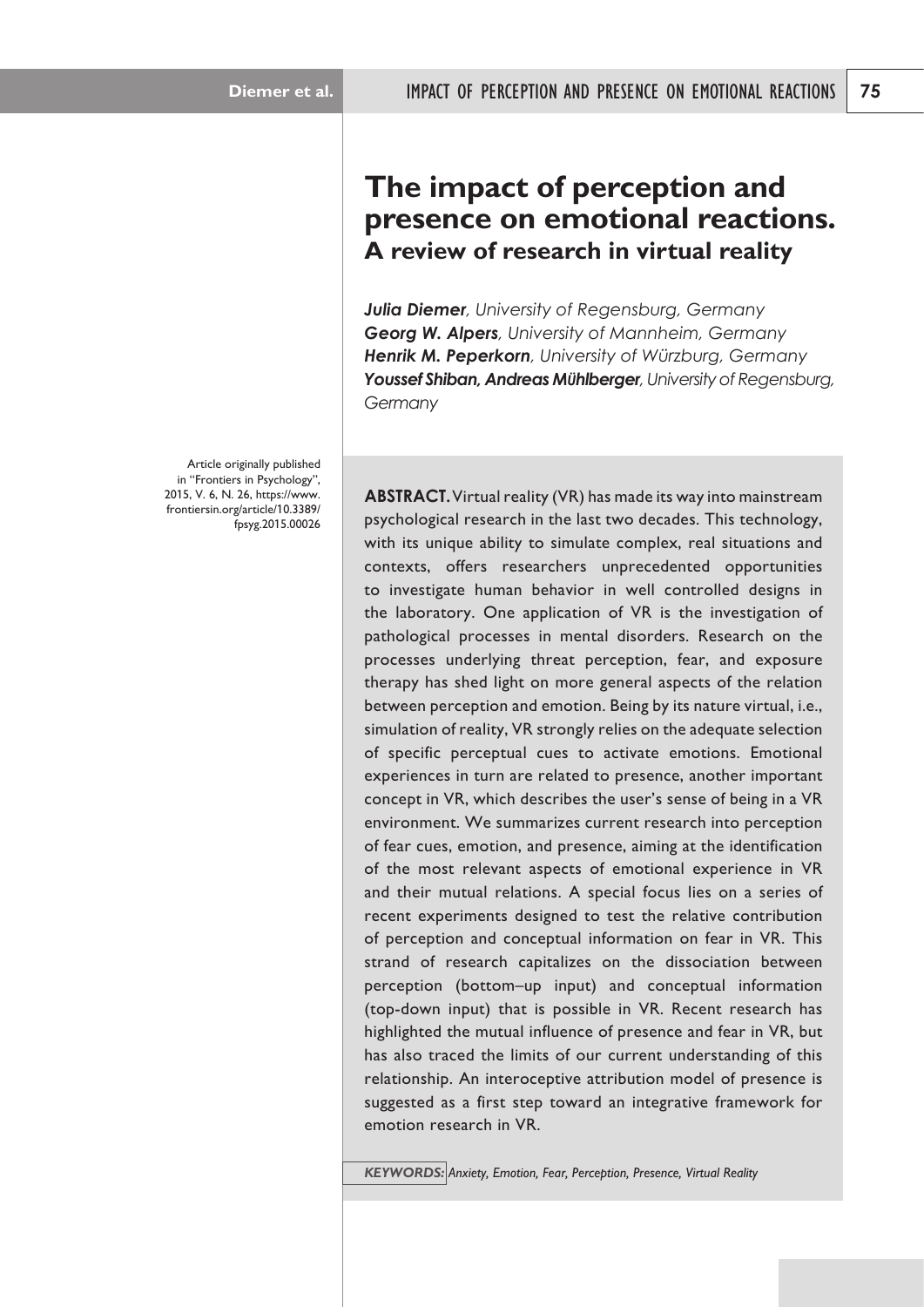in schizophrenia and depersonalization disorder. The basic precept of Seth et al.'s (2012) interoceptive predictive coding model is that presence rests on continuous prediction of emotional (interoceptive) states. For example, when expecting the encounter with an anxietyrelated stimulus, the prediction would be fear, together with the changes the organism usually undergoes during fear. When encountering the feared stimulus, the organism compares the actual interoceptive state (fear and its symptoms) with the predicted state. According to Seth et al. (2012), there will practically always be a certain degree of mismatch. Seth et al. (2012) postulate that presence is the result of successful suppression of this mismatch between the predicted and the actual interoceptive state  $-$  i.e., the prediction prevails over the mismatch signals. The idea that suppression of information that is incompatible with the VR experience is vital for presence is not new (Schuemie et al., 2001). For example, Sheridan (1999) posits in his estimation theory that presence is the result of a continuously updated interior model of the environment, stressing the necessity for suspension of disbelief. However, Sheridan (1999) is concerned with the prediction of environmental, i.e., external events. What is unique to Seth et al. (2012) is their emphasis on the prediction of interoceptive states (rather than external events), which affords a crucial role to emotional experience. The aim of this paper is twofold. First, we provide a review of current research into the relationship between perception and information on emotional experience in VR environments. Since exposure therapy has so far been the most common application of VR technology in clinical psychology, our focus lies on VR concerned with fear and anxiety in both healthy and clinical populations. We present a series of our own experiments that were designed to examine the significance of perception vs. conceptual information and presence for the experience of anxiety, and fear in VR environments. Second, an integration of the literature regarding immersion, presence, and emotional experience in VR is still outstanding. Different VR systems, diverging operationalizations of presence, and study samples ranging from healthy controls to patients with anxiety disorders make it difficult to draw firm conclusions. Based on a review of presence research, we suggest a new interoceptive attribution model of presence as a step toward an integrative framework for emotion research in VR.

# **Effects of perception vs. information on fear**

The most influential theoretical conceptualization of dysfunctional fear to date is offered by the emotional processing theory by Foa and Kozak (1986; McNally, 2007). According to this theory, dysfunctional fear can be viewed as a memory network comprising information about the feared stimulus (e.g., its characteristics), the fear response (i.e., behavioral plans concerning escape and avoidance), and propositions of meaning (e.g., association with danger or threat; Foa and Kozak, 1986). Importantly, this fear network can be partly or fully activated by input that matches part of the network. Fear, according to this theory, is an index of network activation and can be measured both subjectively and physiologically (Foa and Kozak, 1986). Fear can be activated by at least two pathways: The perceptual (e.g., visual fear-related cues) and the conceptual (fear-related information) paths. Perceptual fear-related cues are assumed to rapidly evoke physiological and behavioral fear reactions, whereas fear-related information is expected to produce subjective fear reactions, but only a poorer physiological activation (Hofmann et al., 2008). Strack and Deutsch (2004) in their reflective-impulsive model of social behavior propose

#### **Introduction**

In virtual reality (VR), researchers can simulate intricate real-life situations and contexts to investigate complex human behaviors in highly controlled designs in a laboratory setting. These characteristics of VR have proven especially attractive for the investigation of pathological processes in mental disorders, and this technology has steadily gained momentum since the 1990s (Rothbaum, 2009). The main application of VR scenarios in this field is research into the processes underlying anxiety disorders and their treatment. Here, VR has become established as a medium for investigating threat perception, fear, and exposure treatment (Mühlberger et al., 2007; Rothbaum, 2009; Opris et al., 2012; Glotzbach-Schoon et al., 2013; Shiban et al., 2013; Diemer et al., 2014). For research into emotional experiences and emotional behavior, such as fear, anxiety, and exposure effects, it is vital that VR can actually induce emotional reactions. By its very nature, VR as a medium is "unreal" and relies on perceptual stimulation (including perceptual feedback of one's own actions) – in particular, visual cues, sounds, and sometimes touch and smell – to trigger emotional reactions. Historically, the first VR scenarios applied in the field of mental disorders used powerful visual stimuli to provoke emotional responses, in particular, height (Hodges et al., 1995). Soon, more complex multimodal presentations of visual, acoustic, and vestibular stimuli were developed, for example, to simulate airplane travel (e.g., Mühlberger et al., 2001; 2003; 2006). Still, as it is the very nature of VR the emotional cues relied on perceptional simulations. However, more recent studies have highlighted the need to consider not only bottom-up processes of perception, but also top-down effects when it comes to understanding how VR can be emotionally engaging – e.g., a background narrative to a VR scenario may enhance emotional experience (Bouchard et al., 2008; Gorini et al., 2011; Mühlberger et al., 2012; Peperkorn, Mühlberger, 2013). What is interesting about this perspective is that VR, as a perceptual medium (e.g., all experiences may be interpreted as not-evidence based), enables researchers to dissociate perceptual, i.e., bottom–up input, and higher-level, i.e., top–down processes based on information, and to manipulate them independently to study their effects separately and in combination. Another VR phenomenon linked to emotional experience is presence. Presence is a dimensional construct and describes the extent to which a user feels present in a VR environment (Slater and Wilbur, 1997; Schubert et al., 2001; Botella et al., 2009). Theories of presence can be divided into descriptive and structural models. Descriptive models focus on delineating the components of presence, like the model embedded in the Igroup Presence Questionnaire (Schubert et al., 2001). Via factor analysis, these authors identified three dimensions of presence: spatial presence, involvement, and realness (Schubert et al., 2001). On the other hand, structural models aim at an understanding of how the experience of presence is generated in the mind. These models focus on cognitive processes and generally suppose that directing attention to the VR environment (e.g., Witmer and Singer, 1998) and creating a mental representation of this environment (Sheridan, 1999) are necessary processes that enable us to experience presence (Sheridan, 1999; Schuemie et al., 2001). The most recent structural model of presence, proposed by Seth et al. (2012), goes beyond earlier theories. Their perspective is not limited to VR, but instead, Seth et al. (2012, p. 12) point out that presence is an everyday phenomenon, "a basic property of normal conscious experience". Seth et al. (2012) argue that extremes of disturbed presence (with regard to normal reality) can be observed, for example,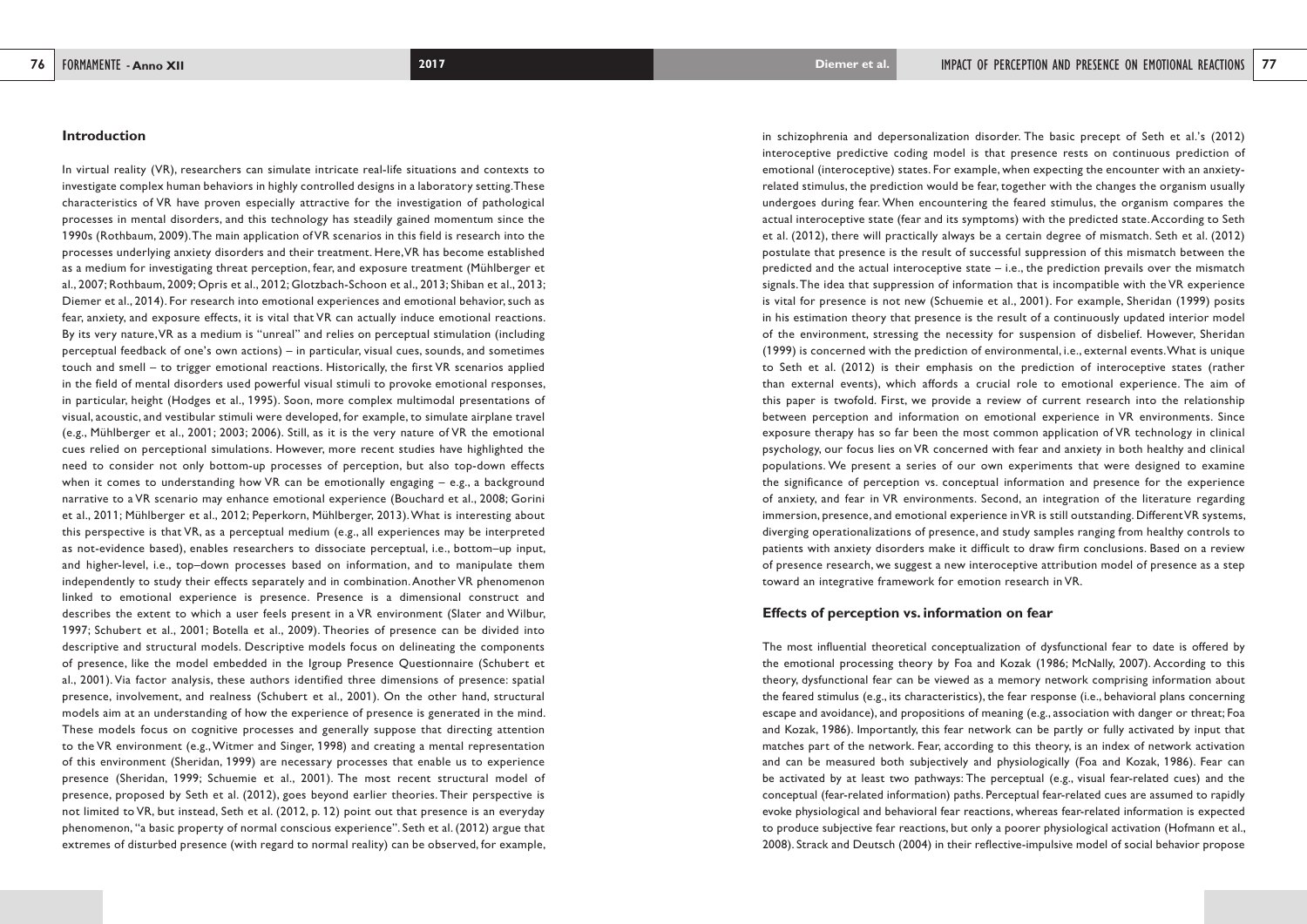20

30



**Figure 1.** Fear in spider phobia during exposure to spider cues in virtual reality (cue), to a real (but unseen)

40

50

60

Fear ratings (0-100)

spider (info), and to both. Error bars represent SEM

In summary, in these studies we demonstrated for the first time in an integrated multimodal experiment that perceptual cues and conceptual information can provoke fear reactions in specific phobia, with additive effects if combined. Interestingly, perceptual cues alone seem to induce more self-reported fear than information alone, regardless of the type of specific phobia (animal vs. situational subtype). This is in line with findings that fear enhances perceptual, but not mental processing (e.g., Borst and Kosslyn, 2010), implying that there is a closer link between perceptual input and the experience of fear, than between fear and the mental processing of (purely conceptual) information.

# **Empirical findings for social anxiety**

As social fears are generally thought to be more cognitive in nature than specific phobias (Clark, 2005; Schulz et al., 2008; Wieser et al., 2010), we expected – in contrast to the results from studies on specific phobia – that anticipating a speech would be more fear-provoking when conducted in front of an audience a participant is informed are there (even if not seeing the audience: information condition) than in front of a virtual audience (perceptual cues) when knowing that actually no one will listen to the talk. Therefore, in a third study we applied a modified version of the paradigm described above to a public speaking challenge (Shiban et al., 2014; Diemer et al., in preparation). In contrast to the studies of specific phobia, anticipatory anxiety was chosen to avoid a possible confound in the physiological variables due to arousal caused by speaking (Gramann and Schandry, 2009). Also, anticipatory anxiety has been shown to share important parts of the neural network of acute anxiety (Nitschke et al., 2006). We hypothesized that a real observer outside VR (information condition) would evoke significantly stronger subjective and physiological fear reactions than a visual observer in VR (perceptual cue condition). Further, we expected that a combination of real and VR audience (combined condition) would result in the strongest subjective and physiological fear reactions. The experimental conditions are presented in Figure 2. Finally, we expected high socially anxious participants to show stronger fear reactions

that impulsive, emotional reactions are fast, and governed by the laws of association (spreading activation), while reflective behavior is subject to more flexible, cognitive control. However, the impulsive and the reflective systems are supposed to interact, allowing conceptual information (input to the reflective system) to activate rapid emotional reactions (Strack and Deutsch, 2004). In practice the separation of the two paths is difficult to investigate as emotionally relevant situations typically comprise input to both paths simultaneously. Virtual reality is a particularly suitable tool as it offers an opportunity to differentiate the two paths for eliciting emotion. In VR, cue propositions can be activated by presenting feared objects perceptually (e.g., visually), and, unrelated to the perceptual presentation, activating the meaning propositions by informing a person of the existence of a feared object, or situation outside the VR scenario they are immersed in. The laboratory setting of VR further allows the online assessment of different fear reactions (subjective, physiological, and behavioral) in a highly controlled setting.

#### **Empirical findings on specific phobia**

In a series of studies we investigated the relative importance of perceptual fear-related cues and conceptual fear-related information on the activation of fear in different anxiety disorders. We assumed that fear reactions in specific phobia (animal type) are primarily caused by simple perceptual fear-related cues like a spider, whereas the impact of information on fear (i.e., knowing about the presence of a spider without seeing it) should be less pronounced. We directly and separately manipulated the two paths by using VR to present the visual cues on the one hand and the independent information about the existence of a real fear-evoking stimulus on the other hand. In a first study with patients suffering from spider phobia (Peperkorn et al., 2014), we found that specific perceptual cues (in this case visual simulations of a spider) and conceptual information (verbal report that an unseen spider was present in front of the participant) presented separately activated the fear network, albeit via different routes. Specifically, perceptual cues vs. conceptual information led to different degrees of fear activation, with the perceptual route being significantly more fear provoking than the informational route, as was expected for spider phobia. Fear ratings (mean of five exposure trials) of this experiment are shown in Figure 1.

In a second study, we addressed the question whether these findings generalize to other types of phobias. While in spider phobia, fear is characteristically triggered by a stereotypical object (the animal), in other phobias – those of the situational subtype, e.g., claustrophobia – triggers are more context-related, involving more complex perceptual stimuli (American Psychiatric Association, 2013). Therefore, we used the same design in a sample of patients suffering from claustrophobia (Shiban et al., submitted). Similar to the spider phobia study (Peperkorn et al., 2014), we found for claustrophobia that the perceptual condition (seeing the inside of a virtual box with a closed door) initially activates stronger self-reported and physiological fear responses compared to the information condition where patients knew they sat in an actual, closed claustrophobic box (the fear-specific information), but saw an open door in the corresponding VR environment. It is important to note that although both studies used mainly visual cues as perceptual cues, in the spider phobia study the cues were specific (a virtual spider), whereas in the claustrophobia study they were more complex and context-related (a claustrophobic box).

 $10 -$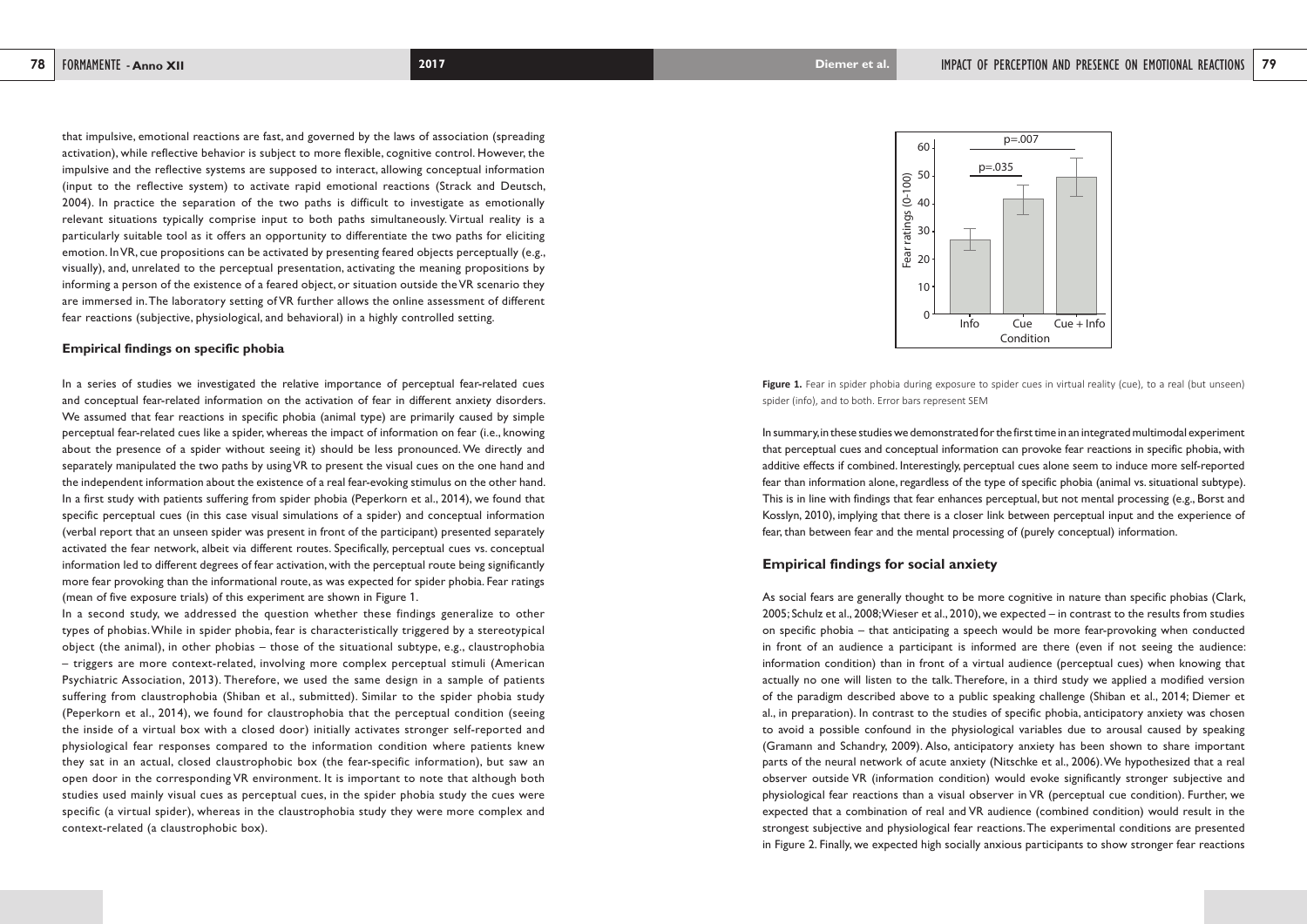While these results are disappointing in sofar as we could not find the expected effect of the information condition, the paradigm has shown promise. There was a clear effect of social anxiety, with significantly higher subjective fear in socially anxious participants, and in contrast to the studies on specific phobia, no superiority of the cue condition was found (Shiban et al., 2014; Diemer et al., in preparation). Therefore, we believe that it would be worthwhile to apply this paradigm in a larger sample of patients with social anxiety disorder, and to assess acute fear during public speaking.

### **Summary**

In summary, the VR designs reported here confirmed the possibility of eliciting fear reactions via different routes (perceptual vs. conceptual). Patients with specific phobia seem to be particularly sensitive to perceptual cues. Interestingly, this finding was the same for spider phobia (animal type) and claustrophobia (situation type). For social anxiety, no differences in activation of the fear structure between the two paths were found. These observations are in line with Foa and Kozak's (1986) prediction about differential sensitivities of different anxiety disorders to different media of exposure (in vivo cues vs. imagination). However, the interpretation of our results on social anxiety remains preliminary, as we did not assess patients or acute fear as in the studies of specific phobia. It seems worthwhile to continue this research with different kinds of specific phobias and more complex anxiety disorders like agoraphobia, panic disorder, and social anxiety disorder.

# **Presence and emotion in vr**

than low socially anxious participants. We randomly allocated 48 healthy participants to either the information condition, the cue condition, or the combined condition. (for details of physiological data acquisition, see Peperkorn et al., 2014). As expected, socially anxious participants reported significantly higher subjective fear, but there were no differences between conditions (see Figure 3). Physiological parameters [heart rate, skin conductance level (SCL)] decreased significantly over time. There was a trend SCL to differ between groups, with the highest SCL in the visual cue condition ( $p = 0.066$ ), but there were no other effects of social anxiety or condition. With a mean Social Phobia Inventory (SPIN; Connor et al., 2000) score of 21.8 (median: 21, SD: 10.5), our sample was above the mean of healthy controls ( $M = 12.1$ ,  $SD = 9.3$ ), but markedly below the mean  $(M = 41.1, SD = 10.2)$  of patients with social phobia reported by Connor et al. (2000).

**Figure 3.** Anticipatory anxiety of high and low socially anxious participants. Difference scores to baseline are given. Error bars represent SEM

The association of presence and emotional experience in VR exposure therapy is an issue of debate. Presence is commonly regarded as a necessary mediator that allows real emotions to be activated by a virtual environment (Parsons and Rizzo, 2008; Price et al., 2011). While this conception implies a causal role for presence, research has not yet been able to clarify the relationship between presence and emotional experience in VR. Presence has been conceptualized, and consequently operationalized and manipulated, in very different ways. These ranges from a manipulation of presence by providing more or less sophisticated VR technology to the diverse methods of assessing presence, either by subjective ratings taken online during the VR experience, or afterward via questionnaires. Presence questionnaires vary greatly with regard to the constructs they measure; however, what they have in common is that they ask participants for a subjective judgment regarding their experience of presence. With this in mind, we will use the definition of Slater and Wilbur (1997) and Slater (1999) and call any manipulation at the level of technology a manipulation of immersion, rather than presence. Presence is defined as a subjective phenomenon that results from experiences induced by immersive VR technology (Slater and Wilbur, 1997; Slater, 1999; Schubert et al., 2001). To avoid confusion with aspects of immersion (technology), for the purpose of this paper, only subjective measures of the presence experience (ratings or questionnaires) are considered presence measures. We chose not to include physiological parameters as indicators of presence as physiology is directly linked to emotional arousal, so considering physiological responses as operationalizations of presence would inevitably bring a confound of presence and emotion. The following section on presence and emotion considers two approaches to presence. First, the effects of immersive VR technology on presence and emotion are considered. Then, we will take a closer look at correlative findings of presence and emotion.

| <b>Condition</b>       | 1)Cue  | 2)Info   | $3)$ Cue + Info |
|------------------------|--------|----------|-----------------|
| <b>Virtual Reality</b> | コロ     |          | 学院              |
| Reality                | Plants | Observer | Observer        |

**Figure 2.** Manipulation of fear cues and fear-relevant information in public speaking

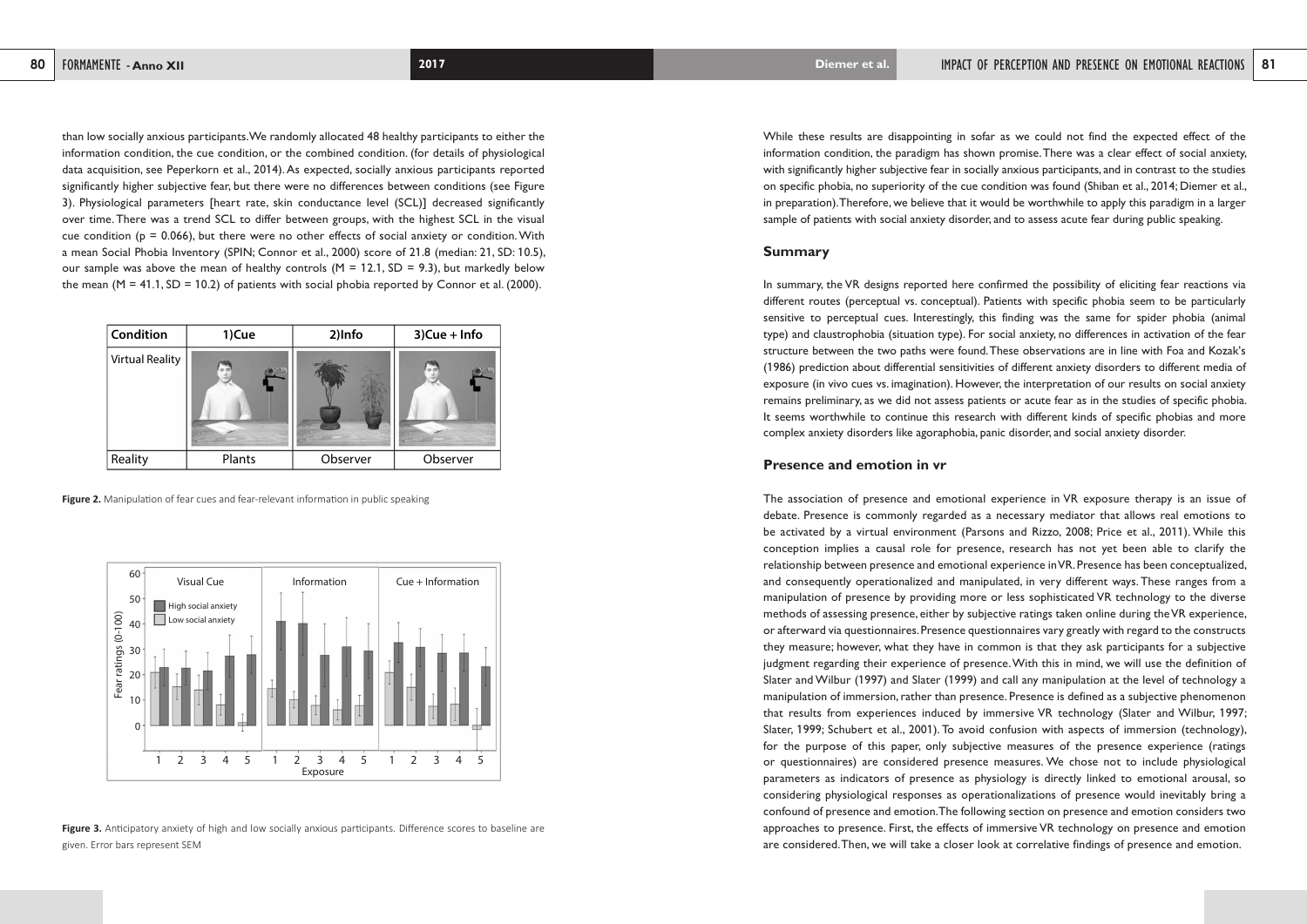system provides exerts an effect on the presence experienced by the user (Ijsselsteijn et al., 2001; Freeman et al., 2005). This effect seems to be particularly prominent in the absence of emotional manipulations, i.e., the effect does not seem to be mediated by emotion. The fact that immersion does not per se increase emotional experience, but that the emotionally enhancing effect of immersion might be limited to arousing emotions (see the discussion above), supports this conclusion. For example, Baños et al. (2004) independently manipulated immersion (HMD vs. computer monitor vs. video wall) and emotional content (sad vs. neutral) of a VR scenario. They found an interaction effect, with immersion affecting presence ratings in the emotionally neutral condition, but much less so in the emotional (sad) condition. There was also a main effect of emotion, with higher presence in the emotional than in the neutral condition (Baños et al., 2004). However, it is not clear from these data why there was no immersion effect on presence in the emotional condition; unfortunately, Baños et al. (2004) do not report the strength of the actual emotions experienced by their participants. As manipulations of immersion are not direct manipulations of presence, it is impossible to determine from these findings whether presence is causal for emotional experience. It has been argued that immersion causes arousal, which in turn increases presence and emotion ratings (Visch et al., 2010). We will come back to the issue of arousal in the following section on correlative findings.

### **Presence and emotion**

The association of presence and emotion has been mainly investigated by means of correlations between these two measures. Correlations between presence and emotional experience in VR have been consistently reported, especially in the literature on VR exposure therapy (Robillard et al., 2003; Price and Anderson, 2007; Riva et al., 2007; Bouchard et al., 2008; Alsina-Jurnet et al., 2011; Price et al., 2011), although some researchers have reported no relation between presence and the extent of experienced fear (Krijn et al., 2004). A common conclusion in this type of research is that in VR exposure therapy, presence and fear appear mutually dependent (Robillard et al., 2003; Price and Anderson, 2007). In a recent study, we confirmed the positive association, but additionally found indications that the relationship between presence and fear might change dynamically during exposure to phobic stimuli (Peperkorn et al., submitted). Interestingly, a general effect of presence on treatment outcome could not be established (Krijn et al., 2004; Price and Anderson, 2007), although Price et al. (2011) found that scores on the presence subscale "involvement," but not other presence scales, predicted treatment outcome in a sample of patients with social phobia ( $n = 31$ ) undergoing VR exposure therapy. In the case of fear in non-patients, results are less clear. On the one hand, there are results paralleling findings from patient samples. For example, Alsina-Jurnet et al. (2011) exposed a large sample ( $n = 210$ ) of test-anxious students and non-anxious students (groups assigned according to questionnaire scores) to a VR environment that simulated a university exam, and a neutral VR. The authors reported no correlation between fear and presence in the neutral VR, and a considerably stronger correlation between presence and fear in the test anxious group (AlsinaJurnet et al., 2011). We found similar results in a sample of spider fearful and control participants exposed to VR spiders, with significantly stronger presence in the fearful participants vs. controls, and a significant positive correlation between presence and fear in the fearful participants only (Peperkorn and Mühlberger, 2013). Whether this pattern of results is related to a floor effect and/or reduced variability in fear ratings in the healthy samples has not

### **The role of immersion**

#### *Immersion and presence*

VR simulations can be more or less graphically enhanced, multimodally integrated, and interactive. More sophisticated technology is often thought to result in more presence. Already Botella et al. (1999) reported more emotional reactions to a simple, neutral VR scene when a high-quality headmounted display (HMD) was used, compared to a medium-quality HMD. Typically, studies assessing different degrees of immersion find higher presence in more immersive VR systems compared to less sophisticated setups. Such effects have been reported for VR scenarios presented via a Cave Automatic Virtual Environment (CAVE) vs. HMD (Krijn et al., 2004; Juan and Perez, 2009), for HMD vs. computer monitor (Gorini et al., 2011), video wall (a large stereoscopic projection screen) vs. computer monitor (Baños et al., 2004), for active vs. passive navigation in VR (Freeman et al., 2005), and for stereoscopy vs. monoscopy (Ijsselsteijn et al., 2001; Ling et al., 2012). Although some researchers have failed to find an effect of immersion on presence (e.g., Baños et al., 2008, for stereoscopy), in general, research indicates that more sophisticated simulations (higher immersion) result in increased presence, especially in virtual environments not designed to induce particular emotions (Baños et al., 2004).

#### *Immersion and emotion*

As for possible effects of immersion on emotions, the picture becomes more complicated. While some authors report an increase in emotional responses in more immersive compared to less immersive VR systems (Botella et al., 1999; Juan and Perez, 2009; Visch et al., 2010), others did not find effects of immersion on emotion (Freeman et al., 2005; Ling et al., 2012). In more detail, it seems that immersion effects on emotion might depend on the nature of the emotions under study. Visch et al. (2010) suggest that the effect of immersive technology is mediated by arousal. This idea appears plausible, as especially fear and anxiety, both of which are strongly arousing emotions, have been found to be stronger in more immersive VR setups (Juan and Perez, 2009), while happiness and relaxation appear to be much less influenced by the technology used (Freeman et al., 2005; Baños et al., 2008). Of note, the positive emotions induced in the studies by Freeman et al. (2005) and Baños et al. (2008) were not only of different valence than fear, but also non-arousing in nature. In a study of spider phobia, we also found stronger subjective and behavioral (avoidance) fear reactions in a stereoscopic vs. monoscopic VR (Peperkorn et al., submitted). By contrast, Ling et al. (2012) did not find an effect of stereoscopy on emotional reactions including fear. However, Ling et al. (2012) investigated healthy participants during a speech task, so arousal levels (mean heart rate about 75 beats per minute) appear to have been comparatively low. Another possibility to test the influence of immersion is the use of different perceptual modalities or multimodal perceptual cues. Thus, we compared tactile cues (touching a spider model) with visual cues (visual VR spiders presented in the HMD) in patients with spider phobia (Peperkorn and Mühlberger, 2013). As expected, the combination of visual and tactile cues led to the highest fear ratings. Tactile cues alone activated significantly stronger fear reactions than visual cues alone. Interestingly, presence was also higher in the multimodal (perceptual plus tactile cues) than the single modus conditions, a finding that confirms the association of immersion and presence. However, the different perceptual paths that we investigated are few out of many; for example, acoustic stimuli can be important in specific phobia, and can be easily implemented in VR (Taffou et al., 2012). Taken together, there is considerable evidence that the level of immersion a VR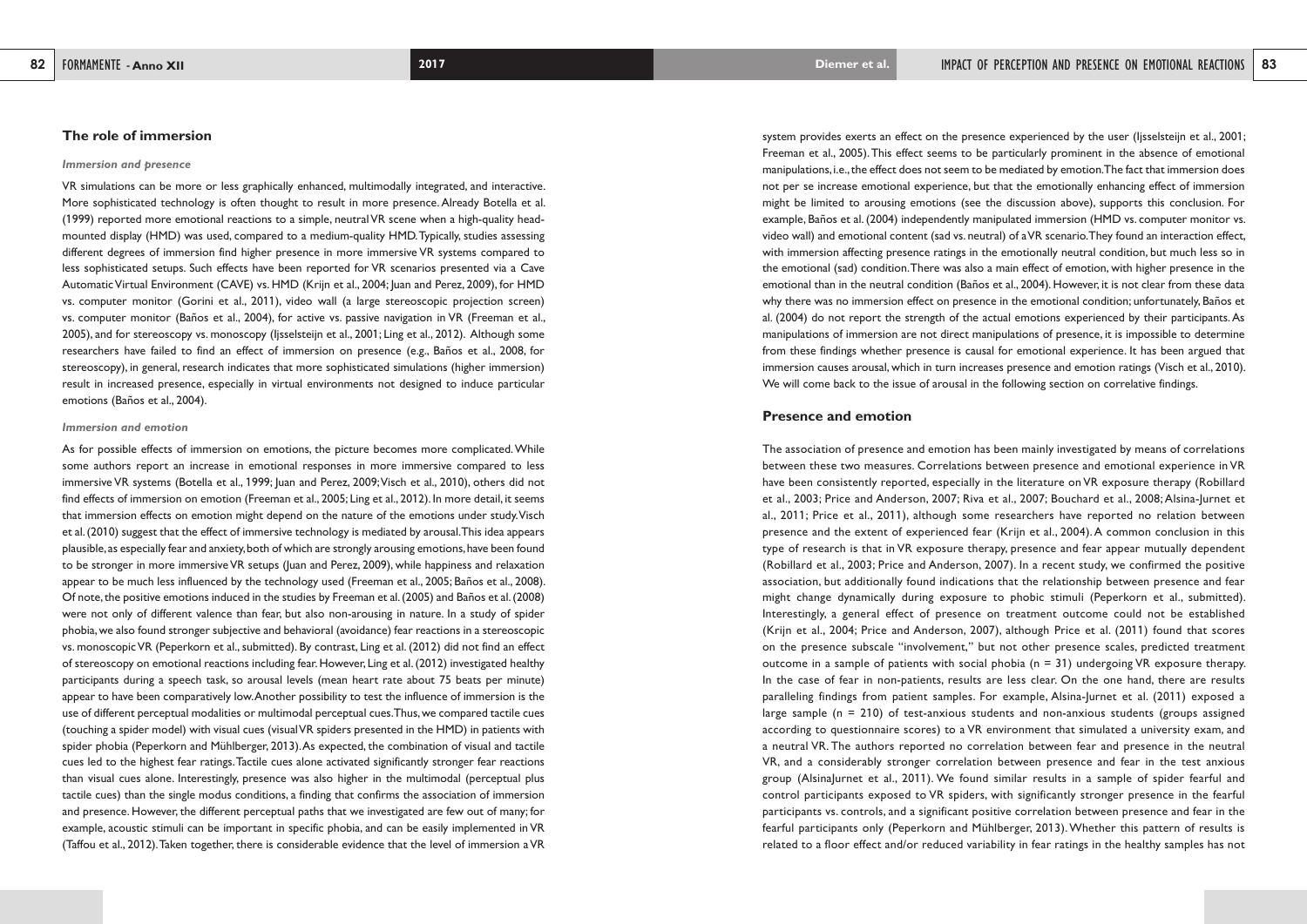Deutsch, 2004). The possibility of activating fear separately by perceptual cue or information in VR opens up new research opportunities to investigate pathological processes specific to each route. This might be particularly relevant for cue-independent fears and anxiety, for example in obsessive–compulsive disorder, illness anxiety disorder, and generalized anxiety disorder. As for presence, the literature shows the significance of immersion on presence. Specifically, greater immersion of a VR system increases presence, particularly in emotionally neutral VR scenarios, which indicates that the effect is not mediated by emotion. In fact, it seems that the "depth" of a VR experience in terms of presence and emotion is more strongly influenced by factors quite apart from the technological quality of the VR system. Certainly the effect of immersion  $-$  i.e., technological quality  $-$  on presence exists, but interestingly, it is strongest when no emotion is involved. As soon as a VR scenario engages emotions, presence is increased. Studies that manipulate emotion independently of the technological aspects and even the stimuli presented via VR (e.g., Gorini et al., 2011) demonstrate this effect quite convincingly. Further, correlations between (strong) emotions and presence have been consistently reported. The effects of immersion and emotion on presence are possibly explained by arousal (Freeman et al., 2005; Visch et al., 2010), but theories of emotion and presence in VR (Freeman et al., 2005; Seth et al., 2012) have so far been insufficiently tested. In the case of VR exposure therapy, neither general presence nor immersion seem to be related to treatment outcome (Mühlberger et al., 2005); rather, a certain degree of both appears a necessary requirement for VR exposure therapy, but increasing either does not per se enhance therapy effects (Krijn et al., 2004; Price and Anderson, 2007). Before the findings reported here can be integrated into one model, more research is needed. While the data resumed so far indicate a crucial role for arousal, the position of arousal in an explanatory framework that comprises VR system factors, immersion, aspects of stimulation (e.g., perception vs. information), presence and emotion is not clear. First, we do not know how the effect of perception vs. information on emotion is produced. On the one hand, fear-related elements in VR are input cues to the fear network – as proposed in emotional processing theory (Foa and Kozak, 1986) – and might thus directly enhance emotional arousal. However, this theory does not explain why, in specific phobia, perceptual cues have a stronger effect on fear network activation than information alone. The reflective–impulsive model of social behavior (Strack and Deutsch, 2004) can explain different effects of perception vs. information on fear. On the other hand, however, emotionally relevant perceptual stimuli and information enhance a VR environment, making it more interesting, appealing to attention and ultimately, increasing, at least initially, arousal – irrespective of the emotional valence of the stimuli in question. Since arousal is a basic dimension of emotional experience, the effect of perception and information on emotion might be mediated by arousal. The role of arousal should be tested with emotions with different levels of arousal, using in particular physiological indicators of arousal. To broaden the range of emotions investigated, anger would be interesting as a highly arousing emotion other than fear that could also be activated in VR. Concerning presence, the preliminary conclusion we would draw from the findings reviewed here is that the case for a crucial involvement of arousal in the experience of presence is compelling. However, the mechanism of this effect cannot be discerned yet. Freeman et al. (2005) propose that arousal increases presence by enhancing attention to a VR environment and the possibilities of action offered by this environment. A different explanation we suggest is an interoceptive attribution model of presence (see Figure 4).

been investigated. On the other hand, research on emotions other than fear tends to produce mixed results. In an emotion induction paradigm in VR, Baños et al. (2004, 2008, 2012) tested the effects of different kinds of emotion on presence. They found correlations between presence and emotion in healthy controls for sadness (Baños et al., 2004), joy (Baños et al., 2008), and relaxation (Baños et al., 2008). Using non-immersive VR equipment, Baños et al. (2012) could not find significant correlations between emotion (joy, relaxation) and presence; however, they did observe relatively high presence ratings. By contrast, using a relaxation paradigm presented with different levels of immersion, Freeman et al. (2005) found only one significant correlation between the experience of happiness and a presence scale, which the authors interpreted as an artifact due to item overlap. Interestingly, some authors have also tested the effects of emotions induced by information on presence. Gorini et al. (2011) had participants search for a blood container in a VR hospital, either with the information that this was urgently needed to save a child, or without this information. Bouchard et al. (2008) informed patients with snake phobia that there were snakes in aVR environment, while in fact, no snakes were shown. Both Bouchard et al. (2008) and Gorini et al. (2011)reported that this emotionally relevant background information enhanced presence, indicating a causal influence of emotions on presence. Other possible influences on presence could be personality or (spatial) intelligence (Alsina-Jurnet and Gutierrez-Maldonado, 2010). However, little is yet known about the influence of these, or other, traits on presence or emotion during a VR experience. Taken together, results show that the stronger the feelings involved, either because of the nature of the emotion (e.g., fear vs. joy vs. relaxation), or because of the nature of the sample (patients with anxiety disorder vs. normal controls), the greater the likelihood of finding a significant correlation between presence and emotion. A possible explanation for this phenomenon could again be arousal. Already, Freeman et al. (2005) suggested that the correlation of presence and emotion might be limited to arousing stimuli. They proposed an arousal theory of presence, arguing that arousal leads to alertness, which in turn leads to higher presence ratings. According to Freeman et al. (2005, p. 2018), alertness increases a participant's readiness to respond to the stimuli that compose a given VR, as arousal represents a "call to action" – thus leading to a greater perceived physical and mental presence in VR. So far, this arousal theory has not been rigorously tested, although objective measures of arousal (i.e., physiological parameters) can be easily assessed during VR sessions (Mühlberger et al., 2007; Diemer et al., 2014). First evidence for a crucial role of arousal comes from the study by Gorini et al. (2011), who reported significantly higher heart rate in the group that experienced the hospital VR with a narrative that increased the relevance of the scenario. Unfortunately, Gorini et al. (2011) do not report correlations between heart rate and presence ratings.

# **Discussion**

The findings reviewed here highlight important advances in the study of fear and anxiety in VR environments. The data on perceptual fear cues and conceptual information show that both are viable triggers of fear reactions (Bouchard et al., 2008; Gorini et al., 2011; Peperkorn et al., 2014; Shiban et al., in preparation). There is evidence that patients with specific phobia react more strongly to visual cues than to fear-specific information, a finding that lends preliminary support to dual-process theories like the impulsive–reflective model of social behavior (Strack and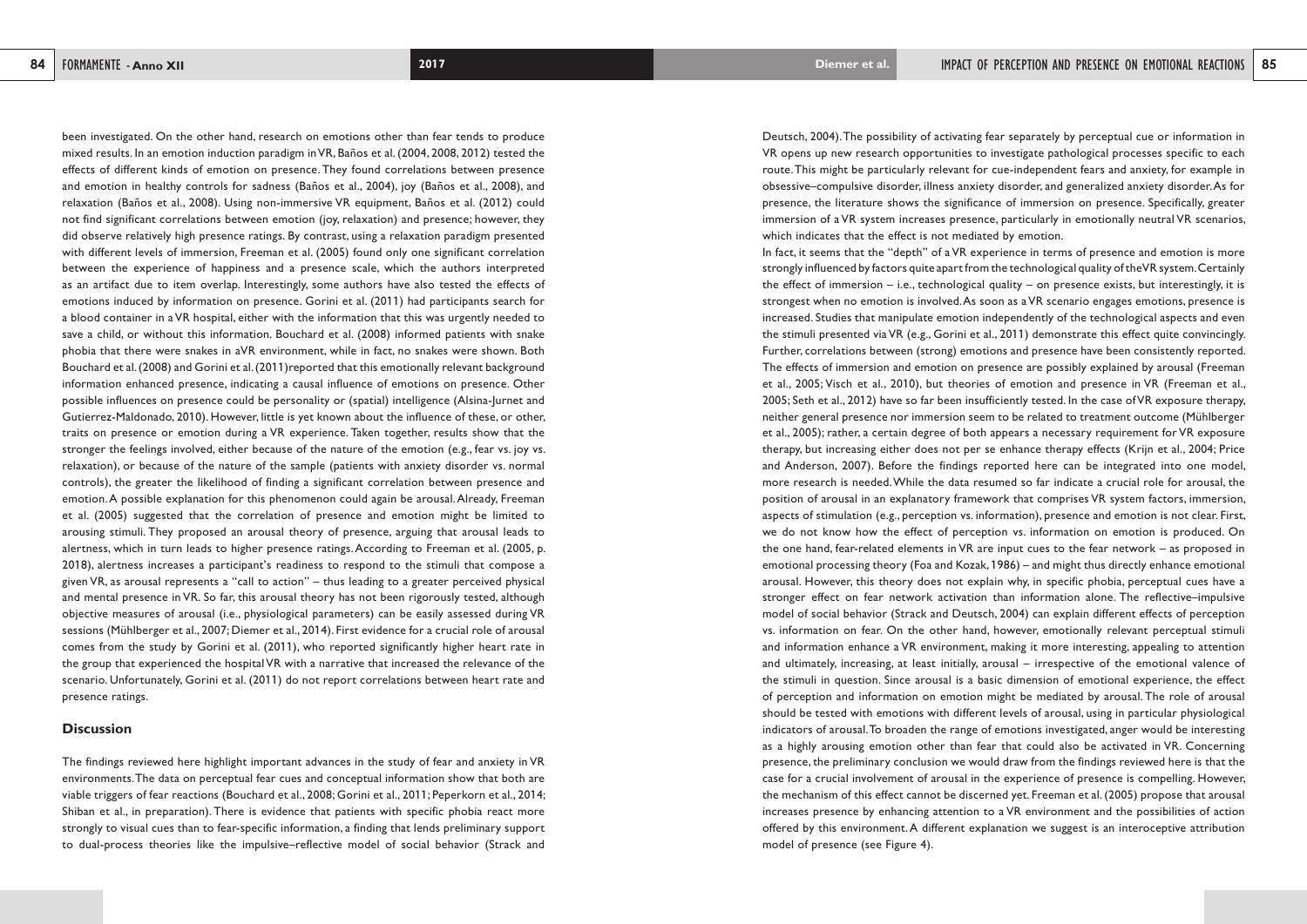emotions (along both the arousal and the valence dimensions), and the population under study (patients vs. fearful participants vs. healthy controls). Further, to fully understand presence in VR and its unique characteristics, the investigation of presence in reality, e.g., during in vivo exposure as compared to VR exposure, appears vital (Seth et al., 2012). We can reasonably assume that, when making sense of a VR environment, people apply the same mechanisms to it as they do to everyday reality (Seth et al., 2012). A direct comparison of both worlds has, unfortunately, long been neglected.

**Figure 4.** An interoceptive attribution model of presence



Since presence is a subjective experience, common measures of presence explicitly call the participants to make a judgment of the degree of presence they feel in VR. Based on the results reviewed in this paper, we propose that participants make this judgment based mainly on two sources of information: (1) immersion and (2) the degree of arousal they feel. As for immersion, participants might base their presence judgment on the perceptual distance they experience from the real world setting, i.e., the less stimulation they receive from the real world, and the more stimulation from the VR scenario, the higher the level of presence they will indicate. Of course, this hypothesis needs further empirical confirmation. With regard to emotion, we believe that participants will give higher presence ratings if they feel emotionally affected. As arousal is a particularly strong indicator of emotional involvement, arousing emotions should lead to higher presence ratings, and correlate more closely, with presence ratings, than calm or serene emotional states – a picture that is in fact found in the literature. Interestingly, whether the experience of arousal per se, or the attribution of this arousal to the VR scenario is necessary for the experience of presence has not yet been investigated. Additionally, immersion itself is likely to increase arousal (Visch et al., 2010). In essence, the cognitive nature of presence – in that it is a subjective judgment – forms the core of our understanding of presence as it is usually conceptualized and assessed in its relation to immersion, stimulation, and emotion in VR research. We believe that our model is compatible with the predictive coding mechanisms put forward by Seth et al. (2012). In contrast to Seth et al.'s (2012) conception, our model focuses on the attribution process that gives rise to cognitive presence judgments. It is intended as a framework for research into emotional experience and presence in VR. Future studies should therefore differentiate as precisely as possible between cognitive presence (presence as a subjective judgment), emotional presence (Seth et al., 2012), and on the other hand immersion (technological features of a given VR system), arousal (as a dimension of emotion), specific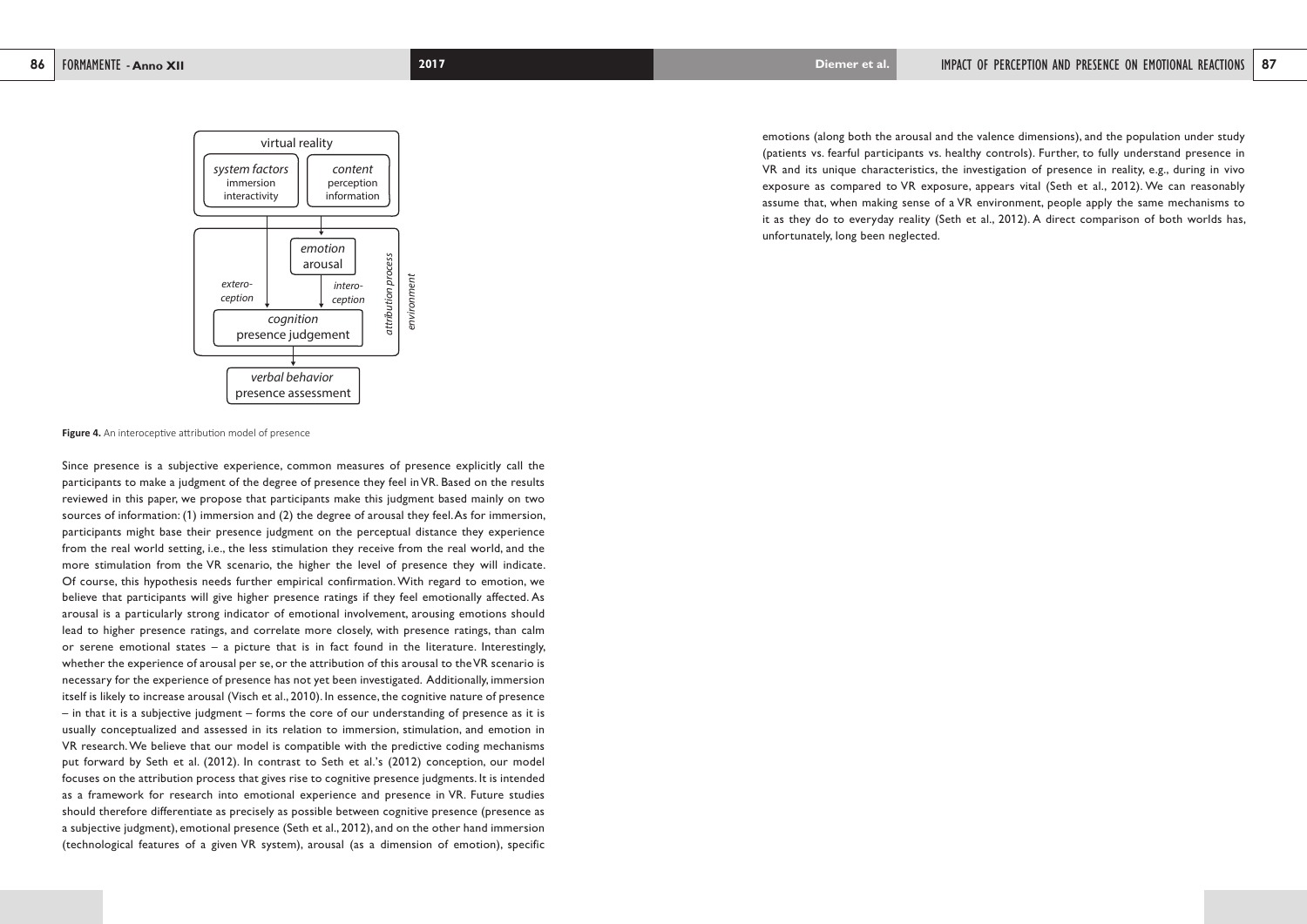Diemer Julia, Mühlberger Andreas, Pauli Paul, Zwanzger Peter (2014), *Virtual reality exposure in anxiety disorders: Impact on psychophysiological reactivity*, "The World Journal of Biological Psychiatry", *V.* 15, 427-42

Foa Edna B., Kozak Michael J. (1986), *Emotional processing of fear: exposure to corrective information,*  "Psychological Bulletin", *V.* 99, 20-35

Freeman Jonathan, Lessiter Jane, Pugh Katherine, Keogh Ed (2005), *When presence and emotion are related, and when they are not*, in Proceedings of the Conference at Presence*,* London http://www.temple.edu/ispr/prev\_conferences/proceedings/2005/freeman,%20lessiter,%20pugh,%20 keogh.pdf

Glotzbach-Schoon Evelyn, Tadda Regina, Andreatta Marta, Troger Christian, Ewald Heike, Grillon Christian et al. (2013), *Enhanced discrimination between threatening and safe contexts in high-anxious individuals, "*Biological Psychology", V. 93, 159–166

Gorini Alessandra, Capideville Claret S., De Leo Gianluca, Mantovani Fabrizia, Riva Giuseppe (2011), *The role of immersion and narrative in mediated presence: the virtual hospital experience*, "CyberPsychology & Behavior", V. 14, 99–105

Gramann Klaus, Schandry Rainer (2009), *Psychophysiologie,* Weinheim, Beltz Hodges Larry F., Kooper Rob, Meyer Thomas C., Rothbaum Barbara O., Opdyke Dan, Degraaff Johannes J., et al. (1995), *Virtual environments for treating the fear of heights, "*Computer", 28, 27-34

Hofmann Stefan G., Alpers Georg W., Pauli Paul (2008), *Phenomenology of panic and phobic disorders,* in *Handbook of Anxiety and Related Disorders*, eds M. M. Antony and M. B. Stein, London, London University Press, 34-46

Ijsselsteijn Wijnand, De Ridder Huib, Freeman Jonathan, Avons S. E., Bouwhuis Don (2001), *Effects of stereoscopic presentation, image motion, and screen size on subjective and objective measures of presence*, "Presence", *V.* 10, 298-311

Juan M. Carmen, Perez David (2009), *Comparison of the levels of presence and anxiety in an acrophobic environment viewed via HMD or CAVE, "*Presence", V. 18, 232 – 248

Krijn Merel, Emmelkamp Paul M., Biemond Roeline, De Wilde De Ligny Claudius, Schuemie Martijn J., Van Der Mast Charles A. (2004), *Treatment of acrophobia in virtual reality: the role of immersion and presence, "*Behaviour Research and Therapy", V. 42, 229–239

Ling Yun, Brinkman Willem-Paul, Nefs Harold T., Qu Chao, Heynderickx Ingrid (2012), *Effects of stereoscopic viewing on presence, anxiety, and cybersickness in a virtual reality environment for public speaking, "*Presence", V. 21, 254-267

# **References**

Alsina-Jurnet Ivan, Gutierrez-Maldonado José (2010), *Influence of personality and individual abilities on the sense of presence experienced in anxiety triggering virtual environments*, "International Journal of Human-Computer Studies", *V.* 68, 788–801

Alsina-Jurnet Ivan, Gutiérrez-Maldonado José, Rangel-Gómez María-Virgina (2011), *The role of presence in the level of anxiety experienced in clinical virtual environments*, "International Journal of Human-Computer Studies", *V.* 27, 504–512

American Psychiatric Association (2013), *Diagnostic and Statistical Manual of Mental Disorders*, 5th ed., Arlington, American Psychiatric Association

Baños Rosa M., Botella Cristina, Alcañiz Mariano, Liano Victor, Guerrero Belén, Rey Beatriz (2004), *Immersion and emotion: their impact on the sense of presence*, "CyberPsychology & Behavior*", V.* 7, 734–741

Baños Rosa M., Botella Cristina, Rubio Isabel, Quero Soledad, Garcia-Palacios Azucena, Alcañiz Mariano (2008), *Presence and emotions in virtual environments: the influence of stereoscopy*, "CyberPsychology & Behavior*", V.* 11, 1- 8

Baños Rosa M., Etchemendy Ernestina, Castilla Diana, Garcia-Palacios Azucena, Quero Soledad, Botella Cristina (2012), *Positive mood induction procedures for virtual environments designed for elderly people*, "Interacting with Computers", V. 24, Issue 3, 1 May 2012, 131–138

Borst Grégoire, Kosslyn Stephen M. (2010), *Fear selectively modulates visual mental imagery and visual perception*, "The Quarterly Journal of Experimental Psychology", *V.* 63, 833-839

Botella Cristina, Garcia-Palacios Azucena, Baños Rosa M., Quero Soledad (2009), *Cybertherapy: advantages, limitations, and ethical issues*, "PsychNology Journal", V. 7, 77–100

Botella Cristina, Rey Anne, Perpina Concepción, Baños Rosa M., Alcaniz Mariano, Garcia-Palacios Azucena,et al. (1999), *Differences on presence and reality judgment using a high impact workstation and a PC workstation*, "CyberPsychology & Behavior*", V.* 2, 49–52

Bouchard Stéphane, St-Jacques Julie, Robillard Geneviève, Renaud Patrice (2008), *Anxiety increases the feeling of presence in virtual reality*, "Presence: Teleoperators and Virtual Environments"*, V.* 17, 376-391

Clark David M. (2005), *A cognitive perspective on social phobia*, in W. R. Crozier, L. E. Alden(eds), *The Essential Handbook of Social Anxiety for Clinicians,* Hoboken, NJ Wiley, 193-218

Connor Kathryn M., Davidson Jonathan R. T., Churchill Erik L., Sherwood Andrew, Foa Edna, Weisler, R. H. (2000), *Psychometric properties of the Social Phobia Inventory (SPIN) – New self-rating scale*, "British Journal of Psychiatry", *V.* 176, 379–386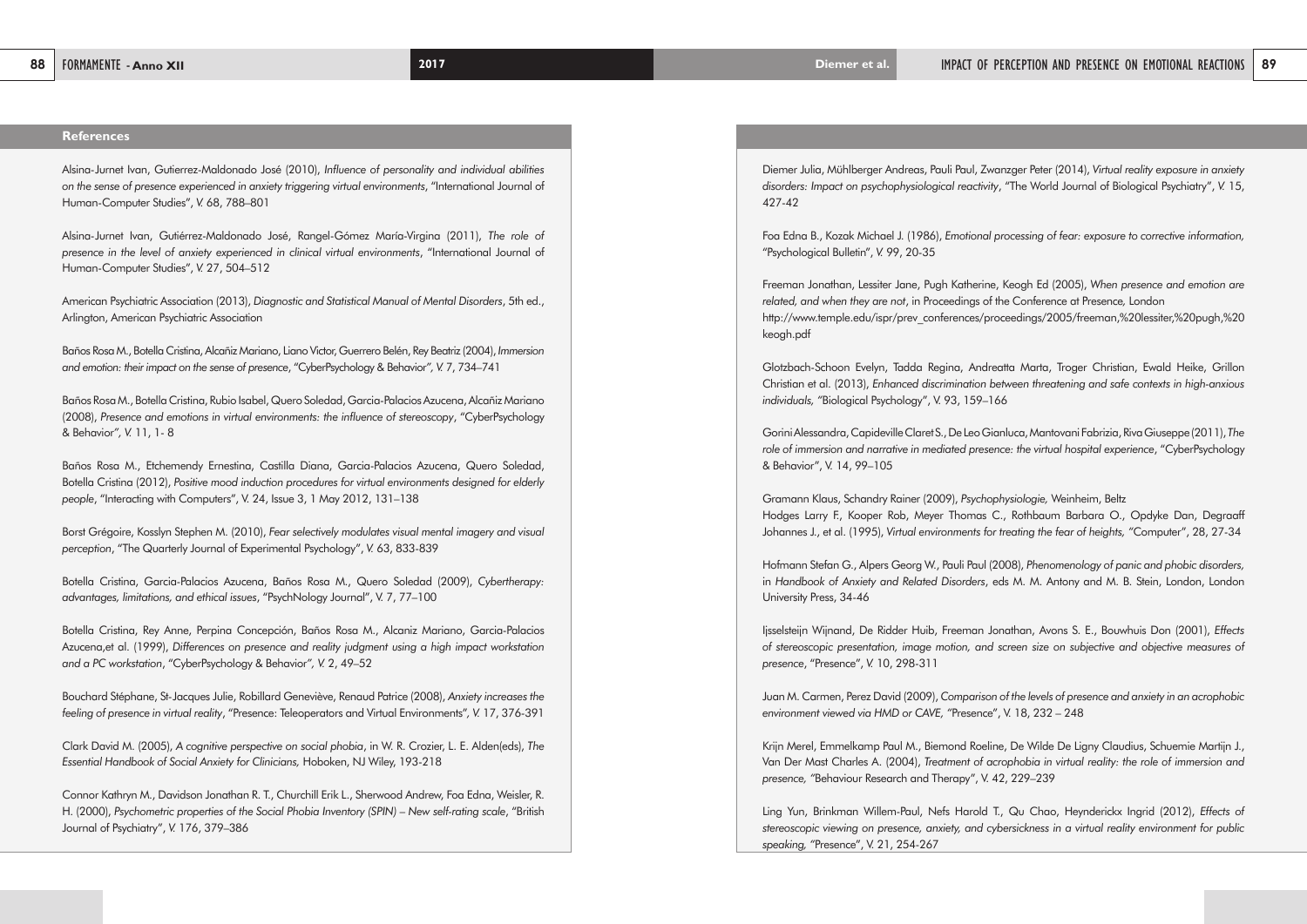Price Matthew, and Anderson Page (2007), *The role of presence in virtual reality exposure therapy*, "Journal of Anxiety Disorders", V. 21, 742–751

Price Matthew, Mehta Natasha, Tone Erin B., Anderson Page (2011), *Does engagement with exposure yield better outcomes? Components of presence as a predictor of treatment response for virtual reality exposure therapy for social phobia,* "Journal of Anxiety Disorders", V. 25, 763-770

Riva Giuseppe, Mantovani Fabrizia, Capideville Claret Samantha, Preziosa Alessandra, Morganti Francesca, Villani Daniela et al. (2007), *Affective interactions using virtual reality: the link between presence and emotions*, "CyberPsychology & Behavior"*, V.* 10, 45 -56

Robillard Geneviève, Bouchard Stéphane, Fournier Thomas, Renaud Patrice (2003), *Anxiety and presence during VR immersion: a comparative study of the reactions of phobic and non-phobic participants in therapeutic virtual environments derived from computer games*, "CyberPsychology & Behavior"*, V.* 6, 467-476

Rothbaum Barbara P. (2009), *Using virtual reality to help our patients in the real word*, "Depression and anxiety", V. 26, 209-211

Schubert Thomas, Friedmann Frank, Regenbrecht Holger (2001), *The experience of presence: factor analytic insights, "*Presence", *V.* 10, 266–281

Schuemie Martijn J., Van Der Straaten Peter, Krijn Merel, Van Der Mast Charles (2001), *Research on presence in virtual reality: a survey, "*CyberPsychology & Behavior", V. 4, 183–201

Schulz Stefan M., Alpers Georg W., Hofmann Stefan G. (2008), *Negative self-focused cognitions mediate the effect of trait social anxiety on state anxiety*, "Behaviour Research and Therapy", V. 46, 438-449

Seth Anil K., Suzuki Keisuke, Critchley Hugo D. (2012), *An interoceptive predictive coding model of conscious presence,* "Frontiers in Psychology", *V.* 2, 395

Sheridan Thomas B. (1999), *Descartes, Heidegger, Gibson, and God: toward an eclectic ontology of presence*, "Presence: Teleoperators and Virtual Environments", *V.* 8, 551-559

Shiban Youssef, Diemer Julia, Peperkorn Henrik, Stegmann, Y., Alpers Georg W., Mühlberger Andreas (2014), *The impact of perceptual cues vs. information on fear and psychophysiological arousal during public speaking: a study in virtual reality*, in Poster presented at the 32nd Symposium Clinical Psychology and Psychotherapy, DGPs Fachgruppe Klinische Psychologie und Psychotherapie, Braunschweig

Shiban Youssef, Pauli Paul, Mühlberger Andreas (2013), *Effect of multiple context exposure on renewal in spider phobia,* "Behaviour Research and Therapy", V. 51, 68-74

McNally Richard J. (2007), *Mechanisms of exposure therapy: how neuroscience can improve psychological treatments for anxiety disorders*, "Clinical Psychological Review"*, V.* 27, 750–759

Mühlberger Andreas, Bülthoff Heinrich H., Wiedemann Georg, Pauli Paul (2007), *Virtual reality for the psychophysiological assessment of phobic fear: responses during virtual tunnel driving*, *"Psychological Assessment", V.* 19, 340-346

Mühlberger Andreas, Herrmann Martin J., Wiedemann Georg, Ellgring Heiner, Pauli Paul (2001), *Repeated exposure of flight phobics to flights in virtual reality*, "Behaviour Research and Therapy", *V.* 39, 1033-1050

Mühlberger Andreas, Neumann Roland, Lozo Ljubica, Müller Mathias, Hettinger Marc (2012), *Bottom-up and top-down influences of beliefs on emotional responses: fear of heights in a virtual environment*, "Study in Health Technology and Informatics", *V.* 181, 133-137

Mühlberger Andreas, Weik Anne, Pauli Paul, Wiedemann Georg (2006), *One-session virtual reality exposure treatment for fear of flying: 1-year follow-up and graduation flight accompaniment effects*, "Psychotherapy Research"*, V.* 16, 26–40

Mühlberger Andreas, Wiedemann Georg, Pauli Paul (2003), *Efficacy of a one-session virtual reality exposure treatment for fear of flying*, "Psychotheraphy Research", V. 13, 323–336

Mühlberger Andreas, Wiedemann Georg, Pauli Paul (2005), *Subjective and physiologic reactions of flight phobics during virtual reality exposure and treatment outcome: what adds motion simulation?*, "Cyberpsychology and Behaviour", V. 8, 345

Nitschke Jack B., Sarinopoulos Issidorus, Mackiewicz Kristen L., Schaefer Hillary S., Davidson Richard J. (2006), *Functional neuroanatomy of aversion and its anticipation*, "NeuroImage", V. 29, 106-116

Opris David, Pintea Sebastian, Garcia-Palacios Azucena, Botella Cristina, Szamoskozi Stefan, David Daniel (2012), Virtual reality exposure therapy in anxiety disorders: a quantitative meta-analysis, "Depression and Anxiety", V. 29, 85–93

Parsons Thomas D., Rizzo Albert A. (2008), *Affective outcomes of virtual reality exposure therapy for anxiety and specific phobias: a meta-analysis,* "Journal of Behavior Therapy and Experimental Psychiatry", V. 39, 250–261

Peperkorn Henrik M., Alpers Georg W., Mühlberger Andreas (2014), *Triggers of fear: perceptual cues versus conceptual information in spider phobia,* "Journal of Clinical Psychology", V. 70, 704-714

Peperkorn Henrik M., Mühlberger Andreas (2013), *The impact of different perceptual cues on fear and presence in virtual reality, "*Studies in Health Technology and Informatics", *V.* 191, 75-79